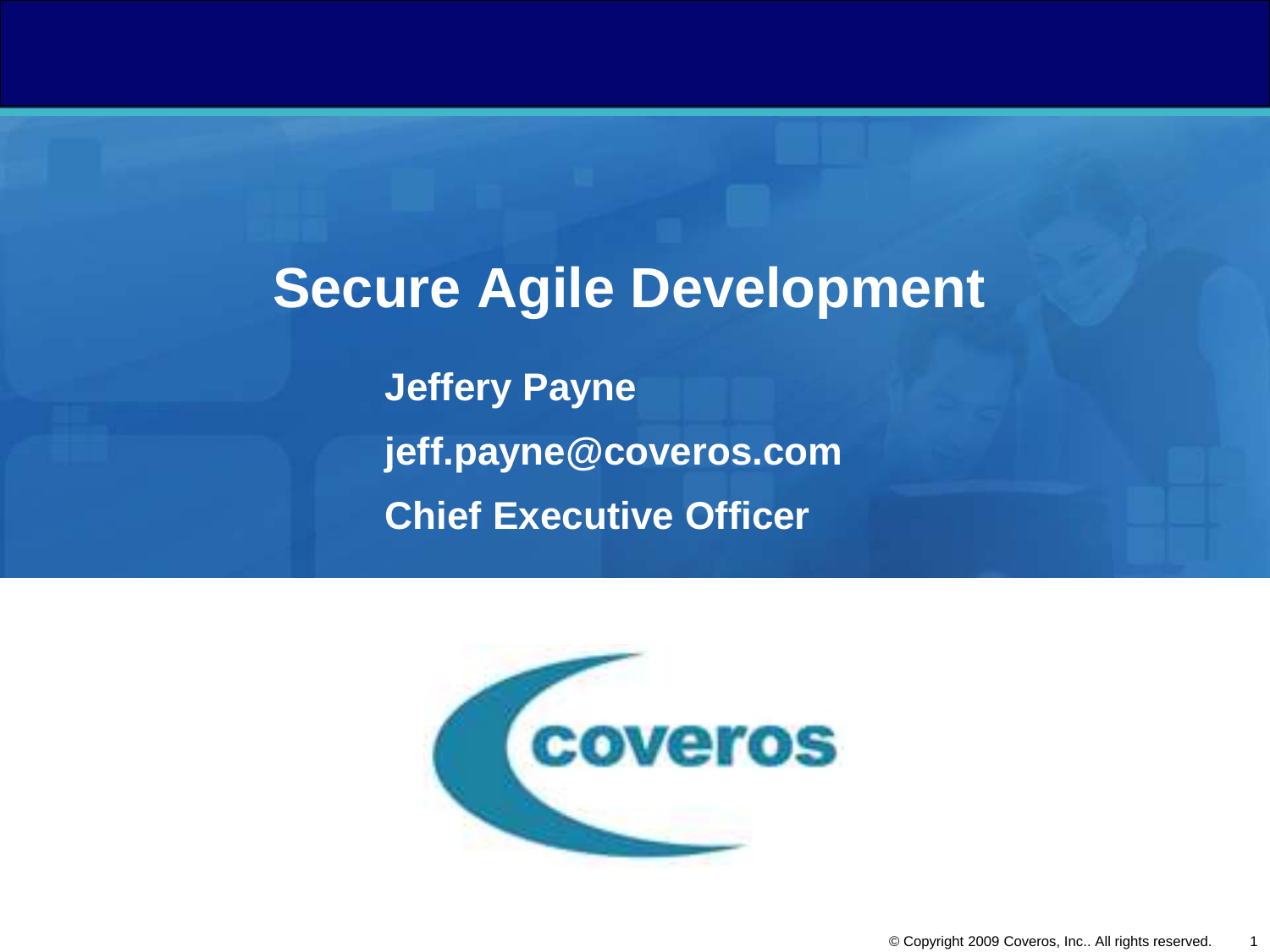

### **Contents**

- About Coveros
- SecureAgile development process
- Integrating security into Agile development
- Q&A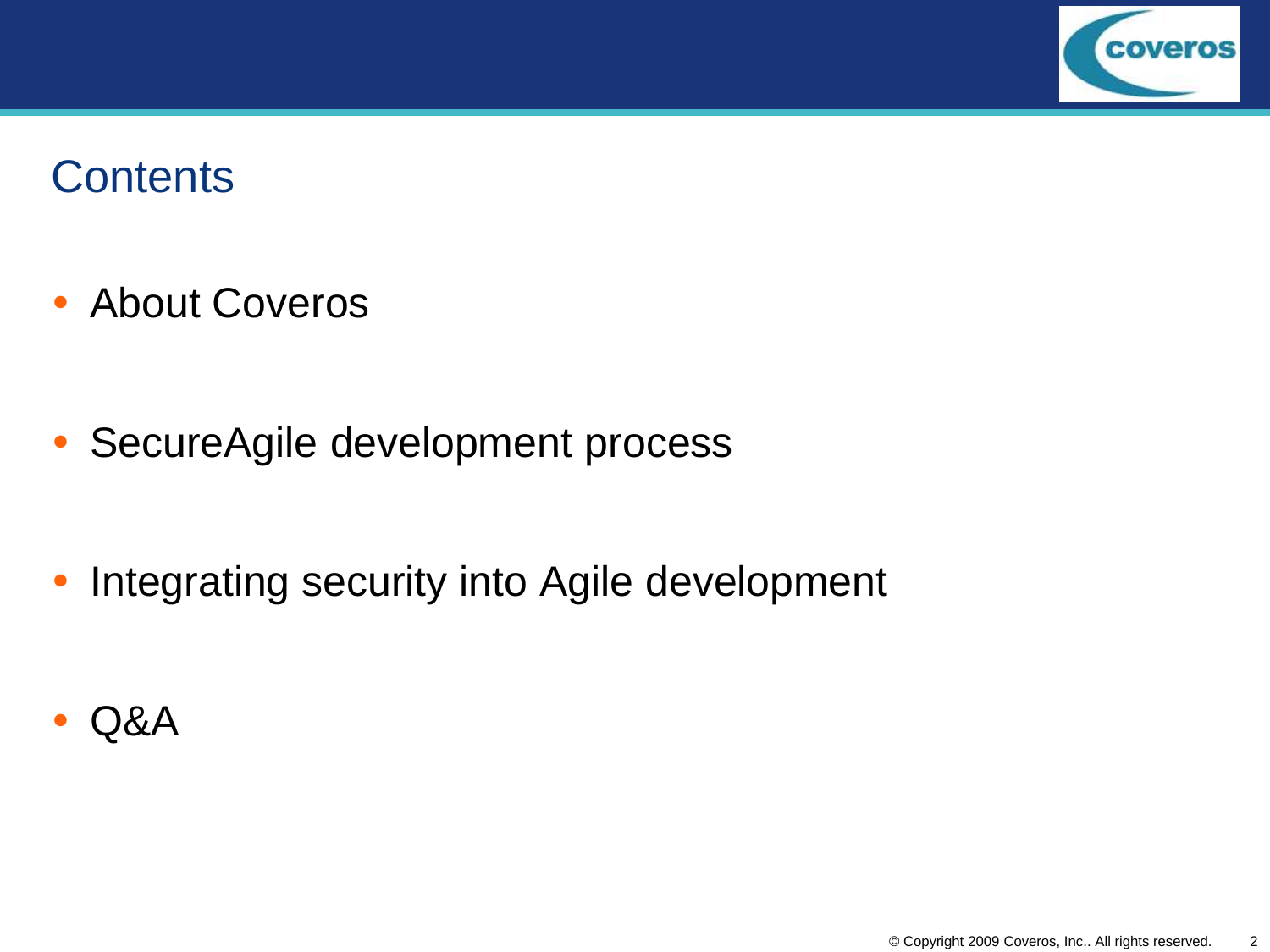

#### Who we are

- Coveros helps organizations accelerate the delivery of secure, reliable software
- SecureAgile Services
	- Secure software development services
	- Application vulnerability remediation
	- Application security assessments and testing
	- Agile software process improvement
- SecureCI Product
	- Open source secure continuous integration product
- Our primary markets
	- Defense systems
	- National security
	- Healthcare
	- Financial services

#### Corporate Partners



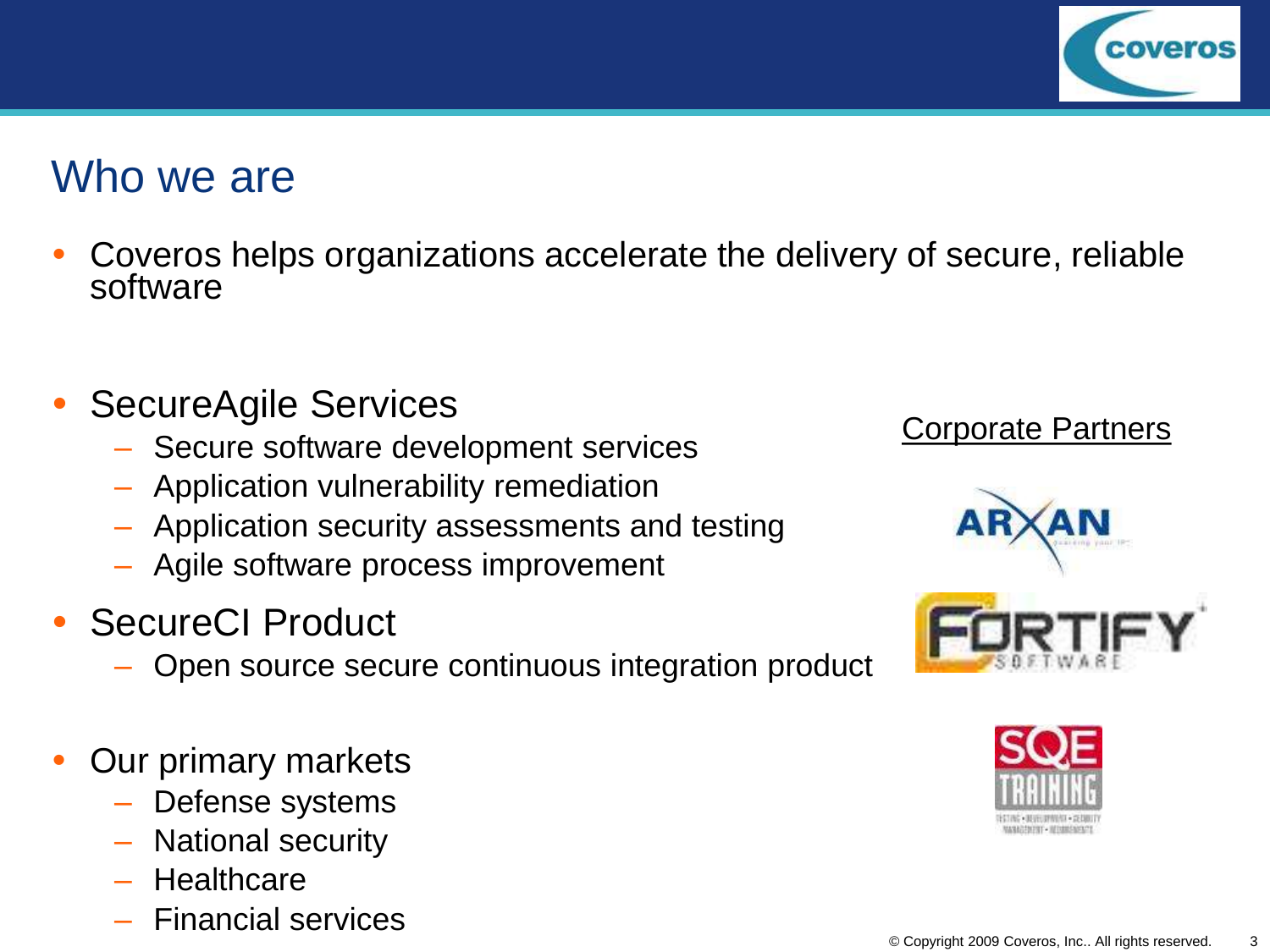

### SecureAgile<sup>™</sup> Development Process



*Assures time-to-market while achieving security objectives*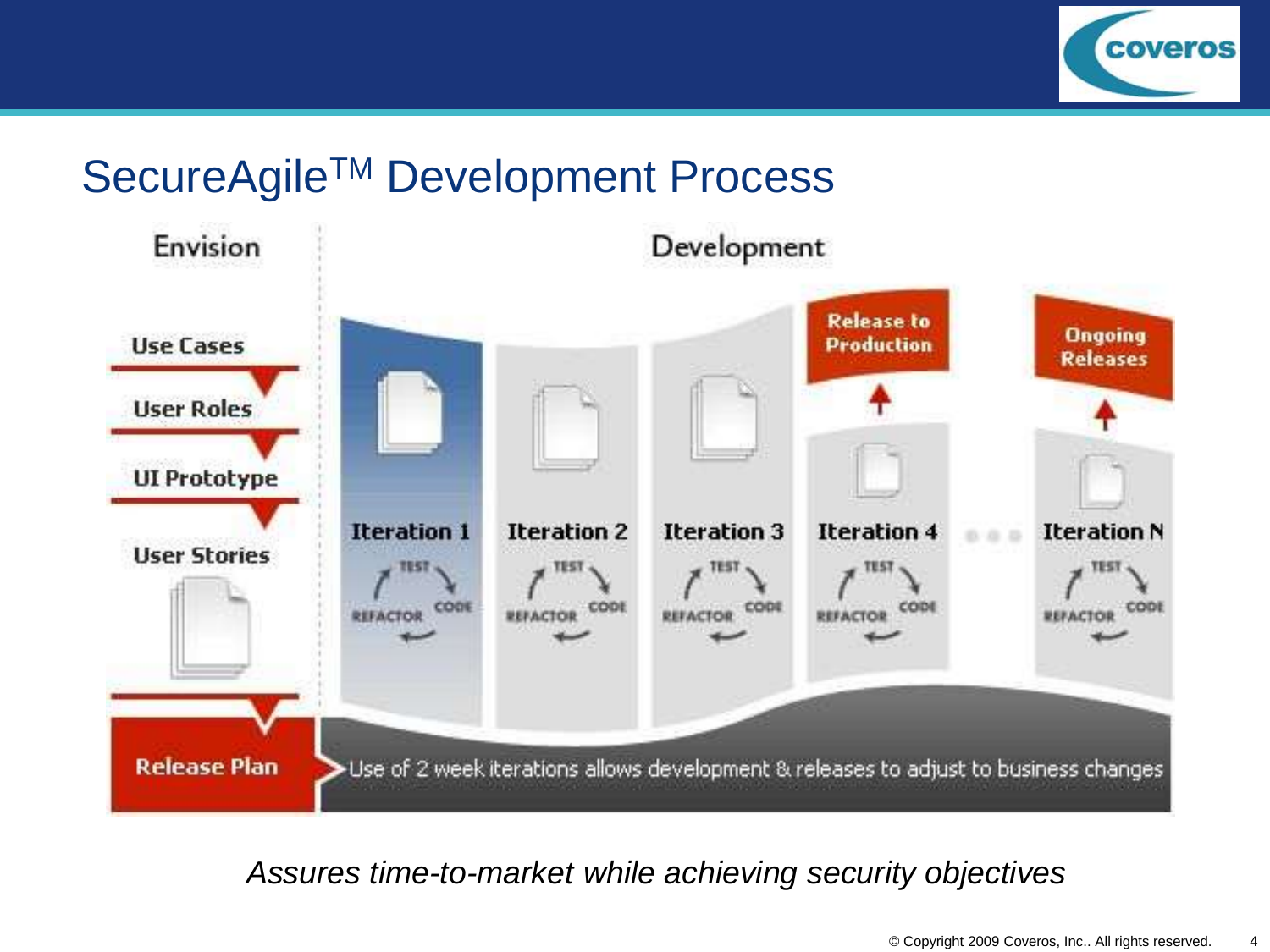

# Envision Process (aka Initial Planning)

- Create User Personas to keep the customer top of mind
- Develop Use Cases to understand overall business process
- Build Global Backlog of User Stories with priority
- Prototype UI as appropriate / necessary
- Define initial application architecture and address initial research spikes
- Develop Release Plan comprised of Stories within Iterations
- Create test strategy / master test plan for project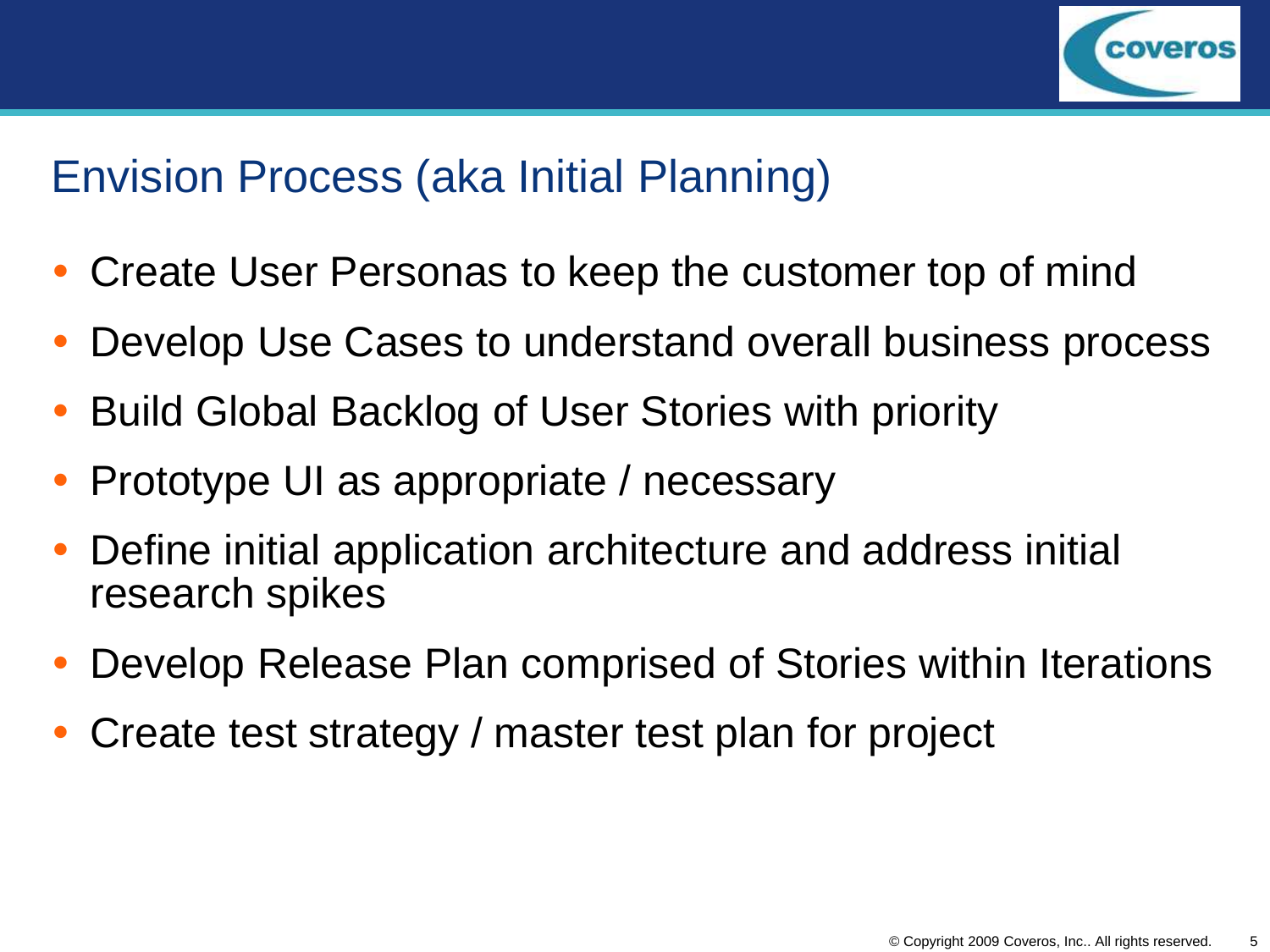

# Security Activities within Envision

- Threat modeling / Architectural Risk Analysis to understand threats, possible attacks, and value of assets
- Misuse / Abuse Case development
- Incorporate security requirements into User Stories – "User will not" nomenclature as needed
- Develop high level security test strategy / plan
- Understand compliance & regulatory needs Copyright 2009 Coveros, Inc.. All rights reserved.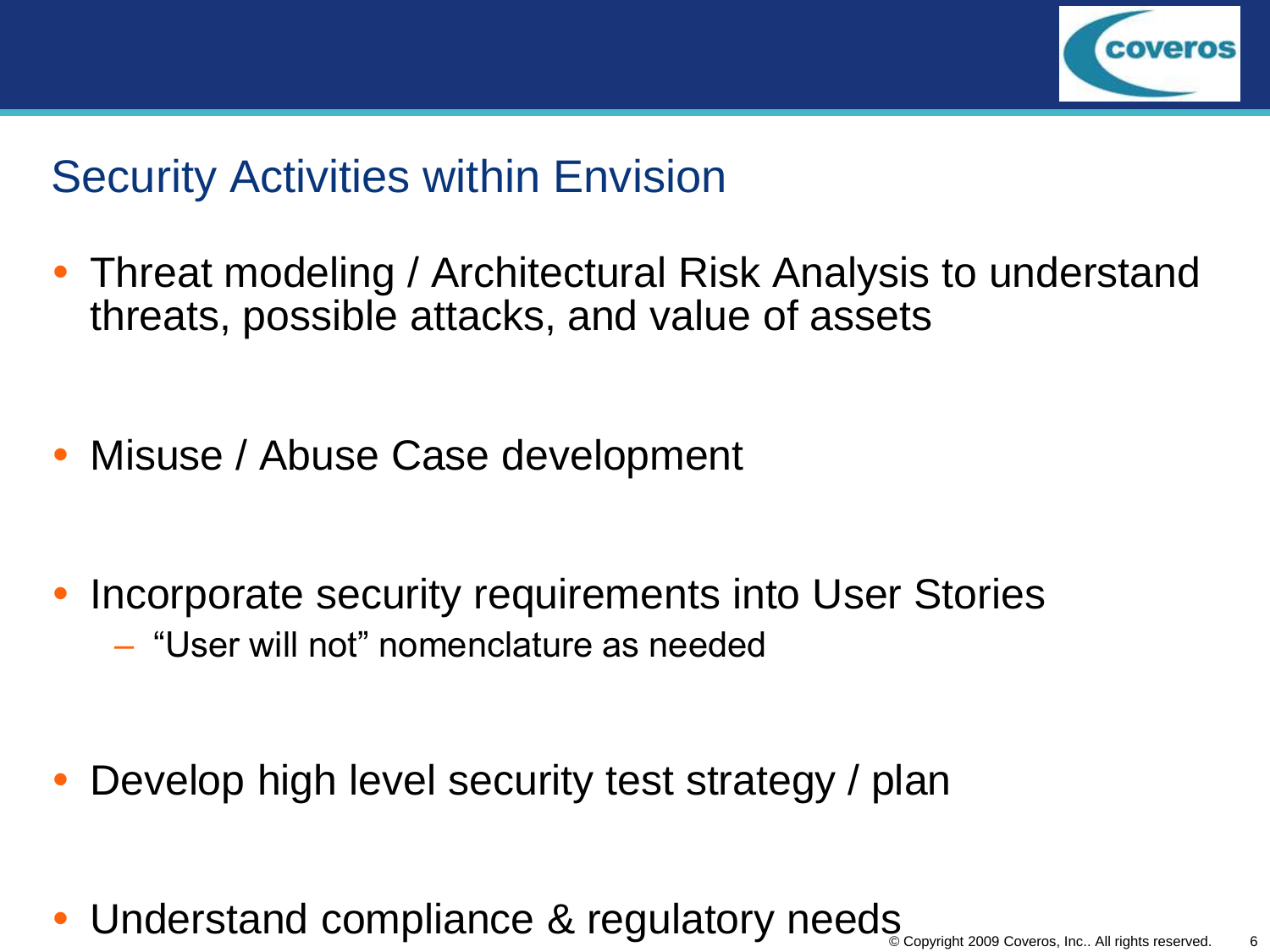

#### Iterative Development Process

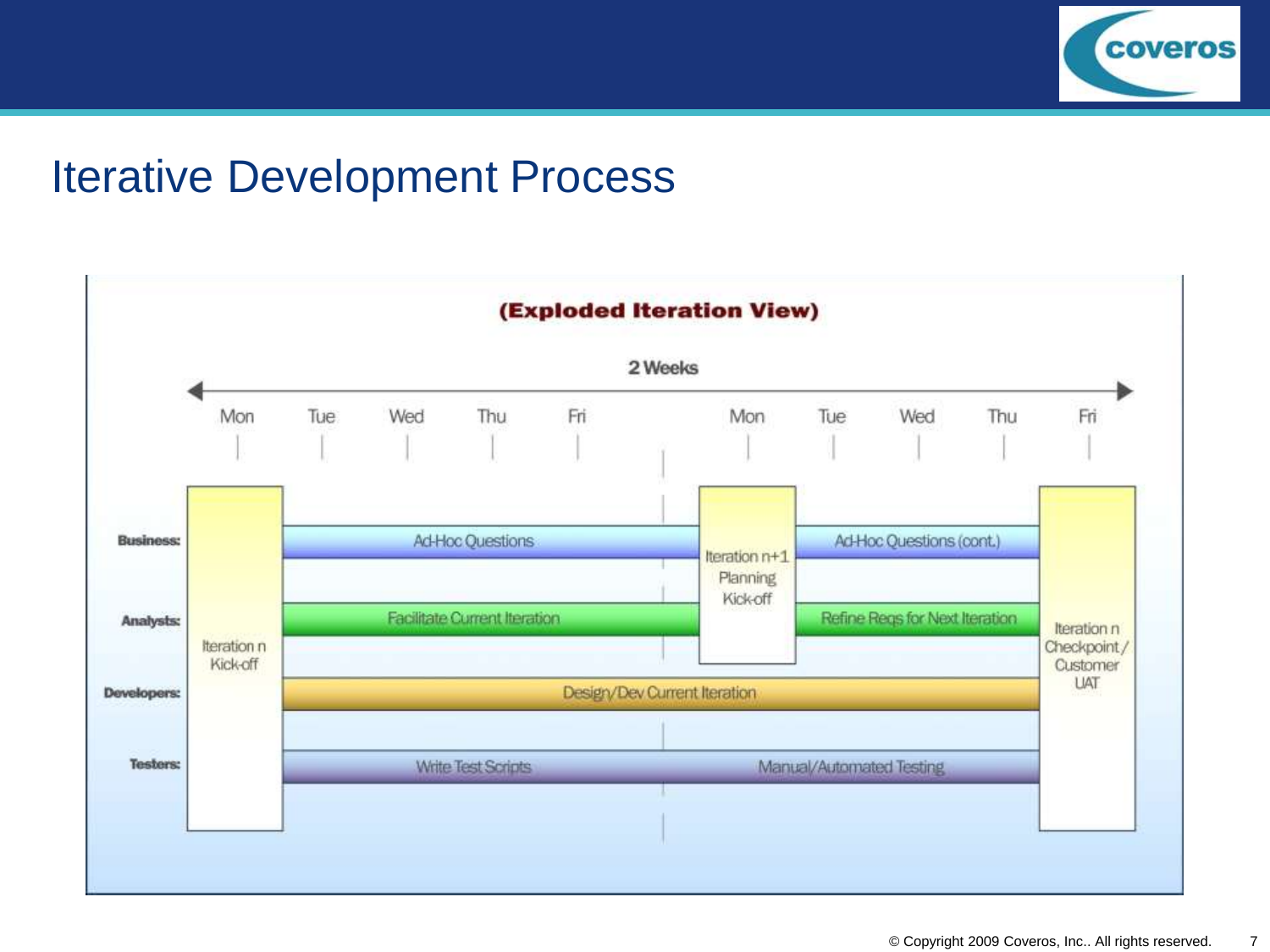

# Defensive design and coding

- Incorporation of security controls into software design and code
	- Security frameworks like OWASP ESAPI
- Use of vetted components
	- Libraries of secure components
- Examination of design / code looking for realization of architectural risks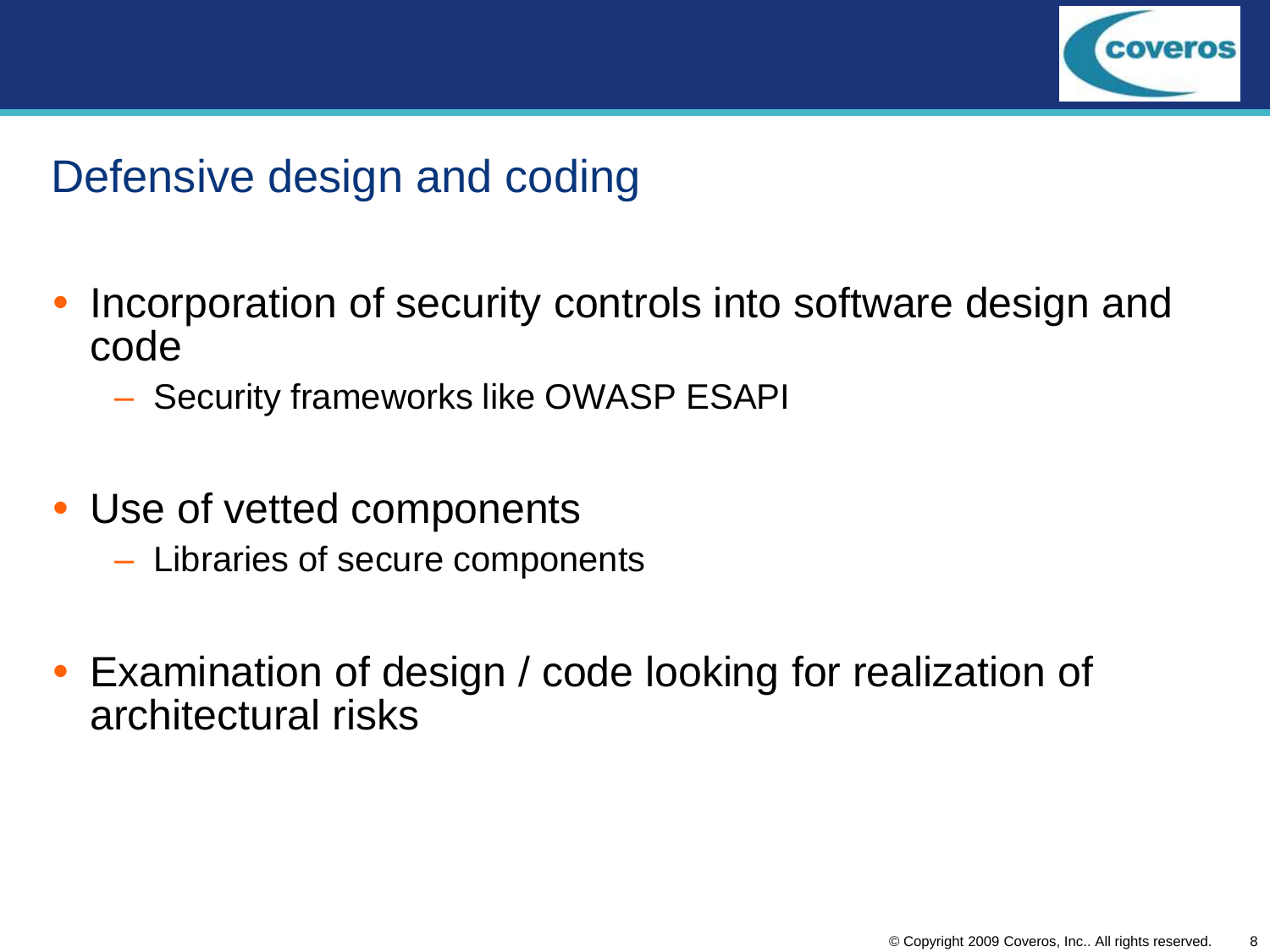

#### Software Assurance

- Secure code review
	- Both automated and manual
- Security testing
	- Risk-based testing
	- Testing of security functionality
- Penetration testing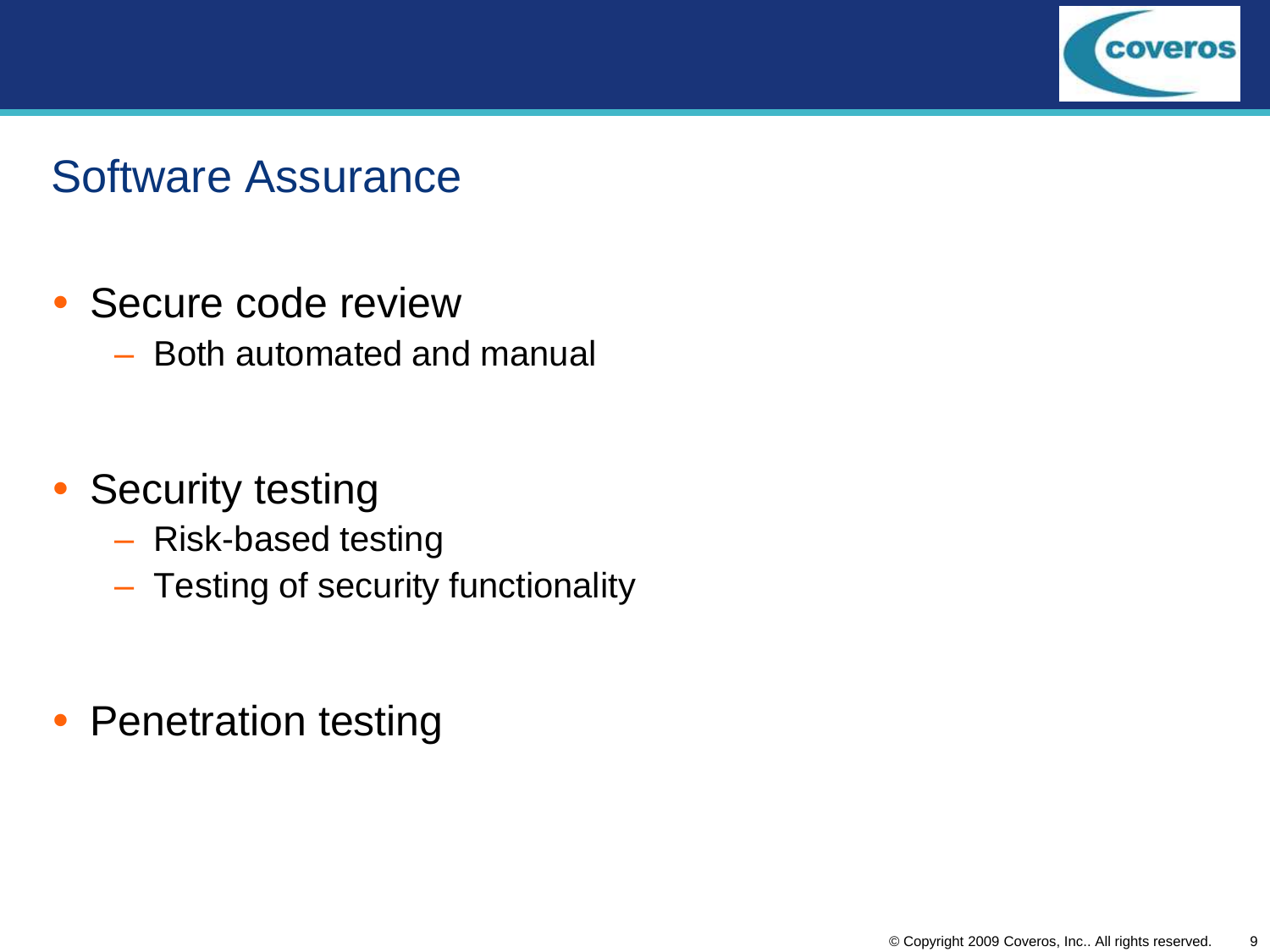

# Continuous Integration

- Automation of build, test, deploy process
	- Check-in builds / tests
	- Nightly code integrations and regression tests
	- Automated promotion between test stages
	- Automated notification of build failures
- A critical capability to have when building software using agile
- Many good open source products available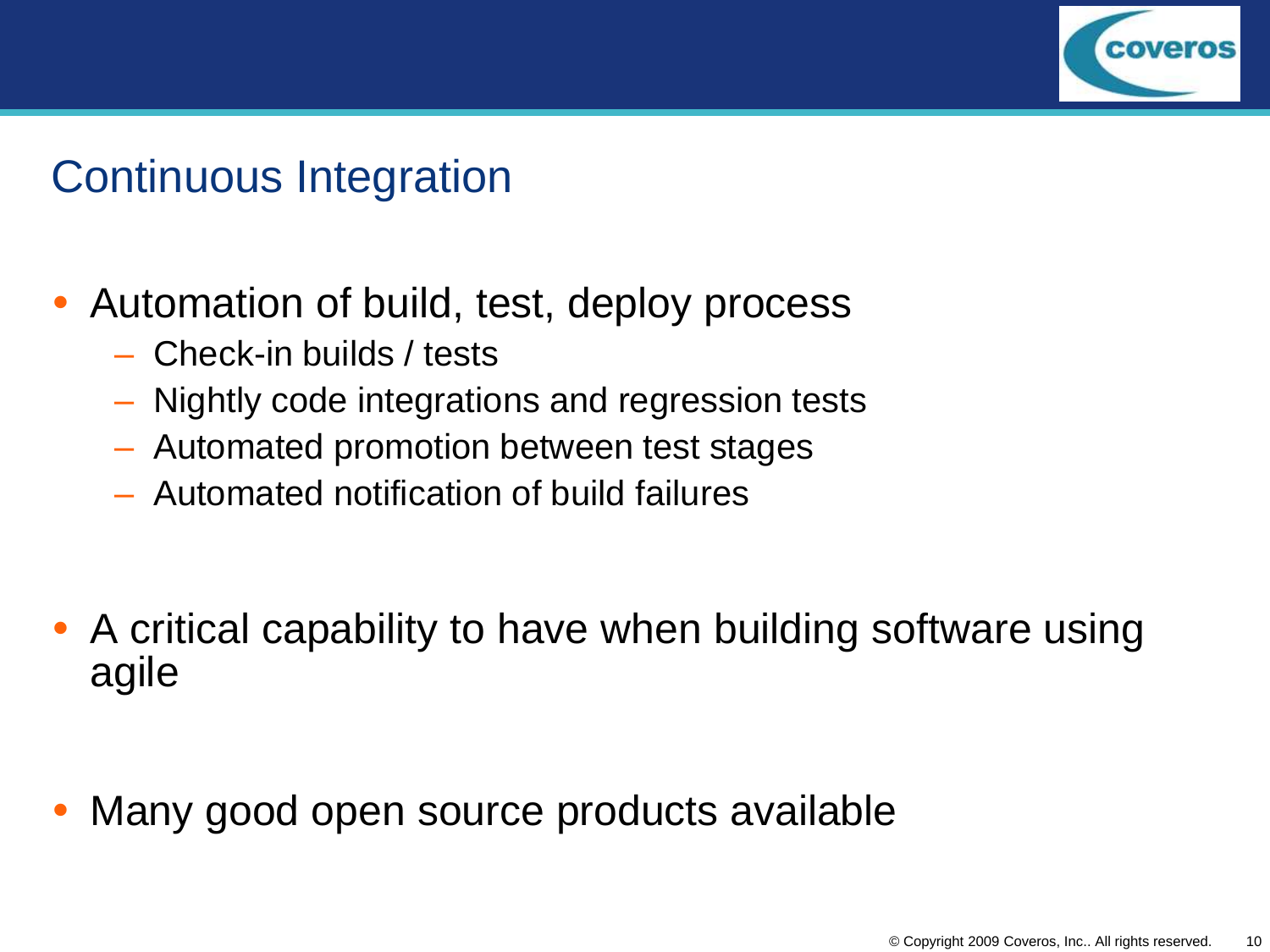